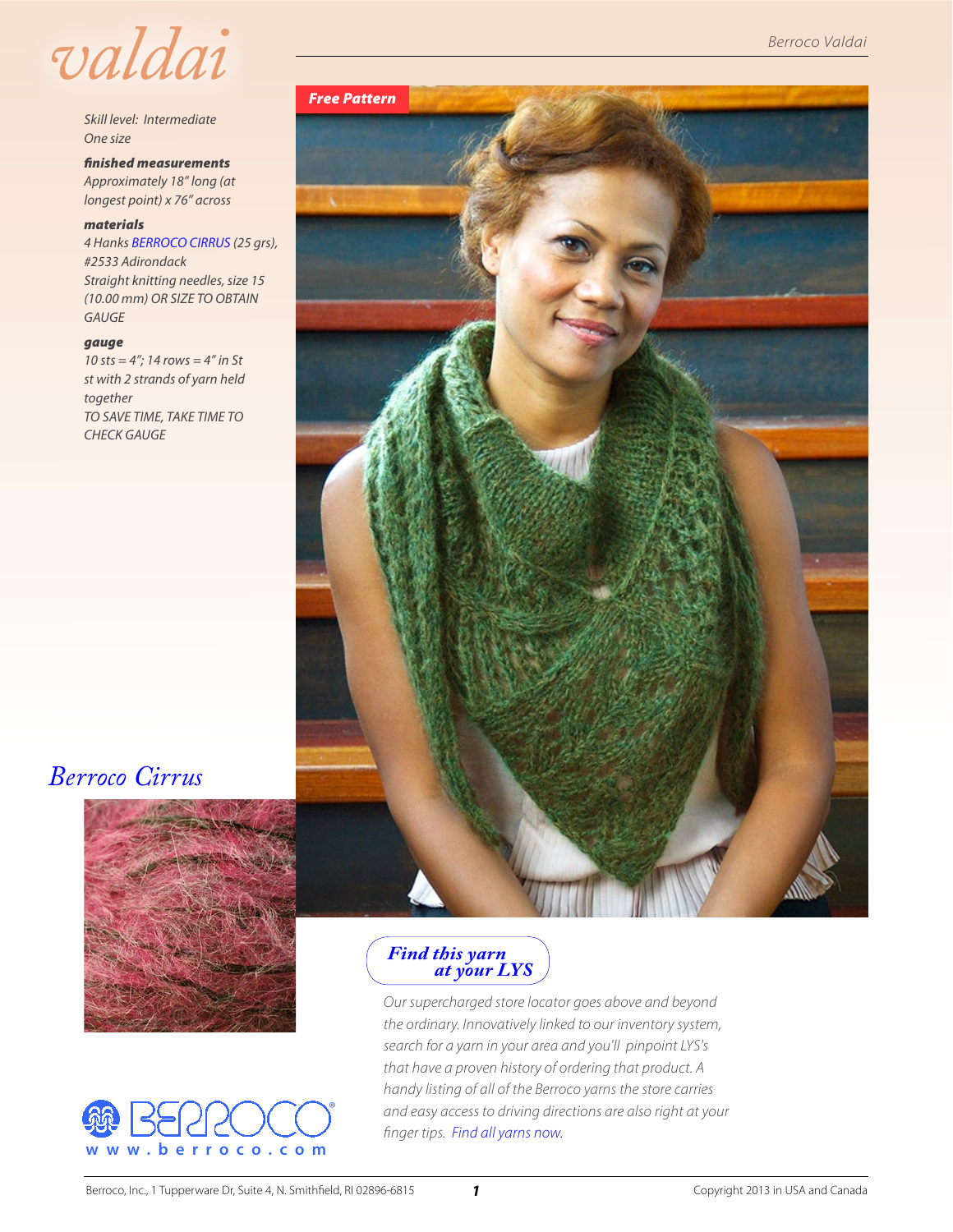*NOTE: We recommend using yarns called for in our instructions. Every effort has been made to ensure that directions contained in this book are accurate and complete, however errors do occur. We cannot be responsible for variance of individual knitters, human or typographical errors.*

*All pattern PDFs are updated when corrections are made. In the event of finding an error, please make sure you've downloaded the most recent version.*

## **NOTE**

This entire garment is worked with 2 strands of yarn held together.

## SQUARE 1

Using long tail method, cast on 20 sts. Purl 1 row, knit 1 row, purl 1 row.

**Row 4 (RS):** K3,  $*$  yo, k2 tog, rep from  $*$  to last 3 sts, end k3.

Row 5: Purl.

Row 6: K3, \* SSK, yo, rep from \* to last 3 st, end k3. **Row 7:** Purl. Rep Rows  $4 - 7$  four times more, then rep Rows 4 and 5 once more. Knit 1 row. Bind off purlwise. DO NOT break yarn.

## SQUARE 2

Hold Square 1 with WS facing you, cast-on edge at the bottom and bound-off edge at the top. Beg at bound-off edge, pick up and k20 sts along left side (as it faces you) of Square 1. Knit 1 row, purl 1 row. Row 3 (RS): K3, yo, k2, k3 tog, k2, yo, k1, yo, k2, k3 tog, k2, yo, k2.

#### Row 4 and all WS rows: Purl.

Row 5: K4, yo, k1, k3 tog, k1, yo, k3, yo, k1, k3 tog, k1, yo, k3.

Row 7: K5, yo, k3 tog, yo, k5, yo, k3 tog, yo, k4. Row 8: Purl.

Rep Rows 3 - 8 twice more, then rep Rows 3 – 7, end on RS. Bind off on WS. DO NOT break yarn.

### SQUARE 3

Hold Square 2 with WS facing you, picked-up sts at the bottom and bound-off sts at the top. Pick up and k20 sts along left side (as it faces you) of Square 2, place marker, cast on 20 sts using cable cast-on

method – 40 sts. Knit 1 row, purl 1 row. Row 3 (RS): K3, (yo, SSK) 7 times, k3 tog, sl marker, sl 1, k2 tog, psso, (k2 tog, yo) 7 times, k3 – 36 sts. Row 4 and all WS rows: Purl. Row 5: K4, (yo, SSK) 5 times, k1, k3 tog, sl marker, sl 1, k2 tog, psso, k1, (k2 tog, yo) 5 times, k4 – 32 sts. Row 7: K3, (yo, SSK) 5 times, k3 tog, sl marker, sl 1, k2 tog, psso, (k2 tog, yo) 5 times, k3 – 28 sts. Row 9: K4, (yo, SSK) 3 times, k1, k3 tog, sl marker, sl 1, k2 tog, psso, k1, (k2 tog, yo) 3 times, k4 – 24 sts. **Row 11:** K3, (yo, SSK) 3 times, k3 tog, sl marker, sl 1, k2 tog, psso, (k2 tog, yo) 3 times,  $k3 - 20$  sts. Row 13: K4, yo, SSK, k1, k3 tog, sl marker, sl 1, k2 tog, psso, k1, k2 tog, yo, k4 – 16 sts. Row 15: K3, yo, SSK, k3 tog, sl marker, sl 1, k2 tog, psso, k2 tog, yo, k3 – 12 sts. Row 17: k3, k3 tog, sl marker, sl 1, k2 tog, psso, k3 – 8 sts. Row 19: K1, k3 tog, sl marker, sl 1, k2 tog, psso, k1  $-4$  sts.

Row 21: sl 1, k3 tog, psso. Fasten off. Break off yarn.